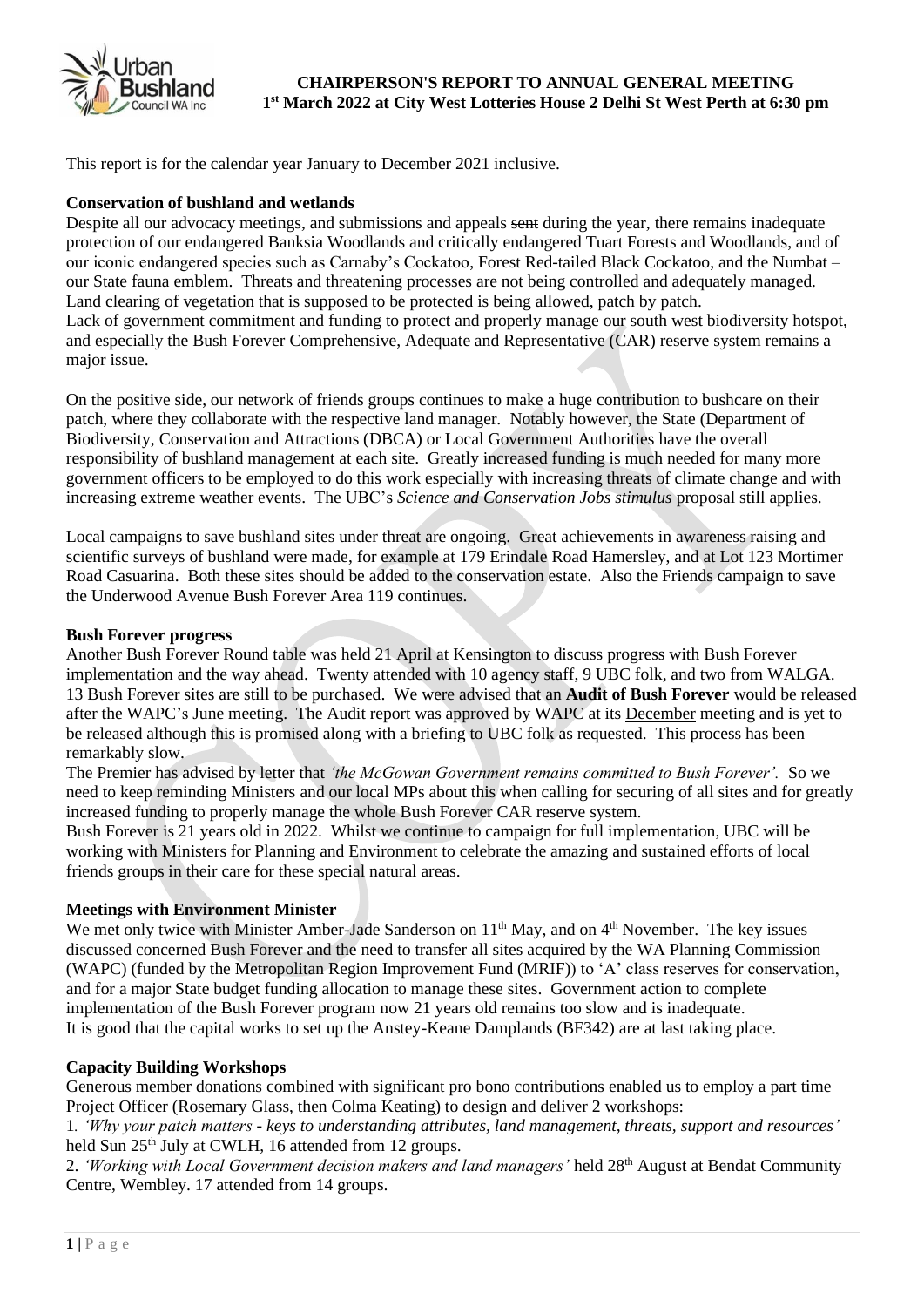**A UBC Coordinator** (Felicity Bairstow) was also engaged on a part time, short term contract to investigate diverse funding opportunities (e.g. grants, philanthropic, donations, user-pays) and to engage with teenagers. **Native Vegetation Policy for WA**

A '*Consultation draft Native vegetation policy for Western Australia'* was released by Hon. Amber-Jade Sanderson MLA Minister for Environment in August 2021. The '*Purpose*' includes '*protect areas of high conservation value'* and '*achieve a net gain in native vegetation extent'*. But the delivery details and actions were somewhat confusing.

A submission writing workshop organised and facilitated by Christine Richardson and Colma Keating on the draft was held  $7<sup>th</sup>$  October at State Library Great Southern Room. We are grateful for the contribution from Brett Loney, Chair Wildflower Society's Conservation Sub-Committee. UBC also had a dedicated campaign page with comprehensive submission response, and used zoom meetings, web blogs, mailchimp, e-mails and articles in the Urban Bush Telegraph to encourage and support members and the wider community to submit a response. It was great that many groups and individuals later sent their own submissions. Much greater protection of native vegetation and ending of land clearing in our SW biodiversity hotspot is needed.

The UBC also made many submissions on unacceptable clearing and development proposals as tabulated below.

### **Prescribed burning and fire risk to biodiversity**

This remains a contentious issue. In June, a very well coordinated and attended 2 day Fire and Biodiversity Forum was held in Margaret River. Key messages and outcomes are shown in the winter 2021 edition of the Urban Bush Telegraph. It includes that scientists and Aboriginal elders called for the DBCA target of burning 200,000 ha in the SW to be abandoned.

Smoke from prescribed burns (eg as in Perth hills 2021) causes more human health impacts than wildfires. The UBC does not support prescribed burning on the Swan Coastal Plain as it increases grassy weed invasion and thus fire risk, it kills and starves wildlife, and causes human health impacts from smoke.

**Mountain bike trails** have become a major issue in conservation sites, some of which are promoted by DBCA. We made submissions objecting to proposals in bushland conservation areas. The Friends of Manning Park Ridge held a very good seminar on 24 October 2021: *'Protecting and reserving Manning Park Ridge'* at which scientists Prof. Kingsley Dixon and Cate Tauss presented the facts about degradation caused by biking and called for rejection of all proposed new trails in bushland conservation sites.

### **2021 State NRM Program Community Stewardship Grant application**

At the end of 2021, the UBC was successful in receiving approval of a project to be funded with \$90,424 for: **'Building capacity to care for urban bushland'.** A part time Project officer will be appointed in 2022 and the project will run for up to 18 months. The project will be guided by a UBC Steering group. The project will facilitate establishment of new friends groups for specific sites, and will revitalize some existing friends groups. The application process and ongoing planning and reporting requirements were complex and time consuming and Christine Richardson is commended for doing all this work.

**Refurbishment of City West Lotteries House (CWLH)**, and displacement of UBC office from room 10. During the year major renovations at CWLH meant that the conference room was not available for our general meetings. So we had to hold meetings and workshops at other venues – which had a substantial cost. In addition, the UBC was displaced from room 10 without being offered an alternative. Alternative sites were carefully considered and we decided to stay at CWLH. We were finally offered room 16 and had to pay overlapping rent for both while we moved and set up. Our rent increased as room 16 is a little bigger. Special thanks to our Committee members who all helped to sort records and contents, shifted and refurbished the office equipment. This was a major task, well completed.

### **Urban Bush Telegraph**

There were 4 editions produced in 2021. Many thanks to our Editor Renata Zelinova and all those who wrote articles.Special thanks to all those groups who shared news of their activities.

# **UBC Strategic Planning**

The Committee held a strategic planning day 21<sup>st</sup> November. It was an important opportunity to reflect on UBC's achievements, strengths and weaknesses, opportunities and threats across our operating environment, and to commit to continue targeted conservation efforts whilst supporting committee, working groups and members even better. Succession planning and a review of governance procedures are tagged for early 2022. Appointing a coordinator is also high on the agenda.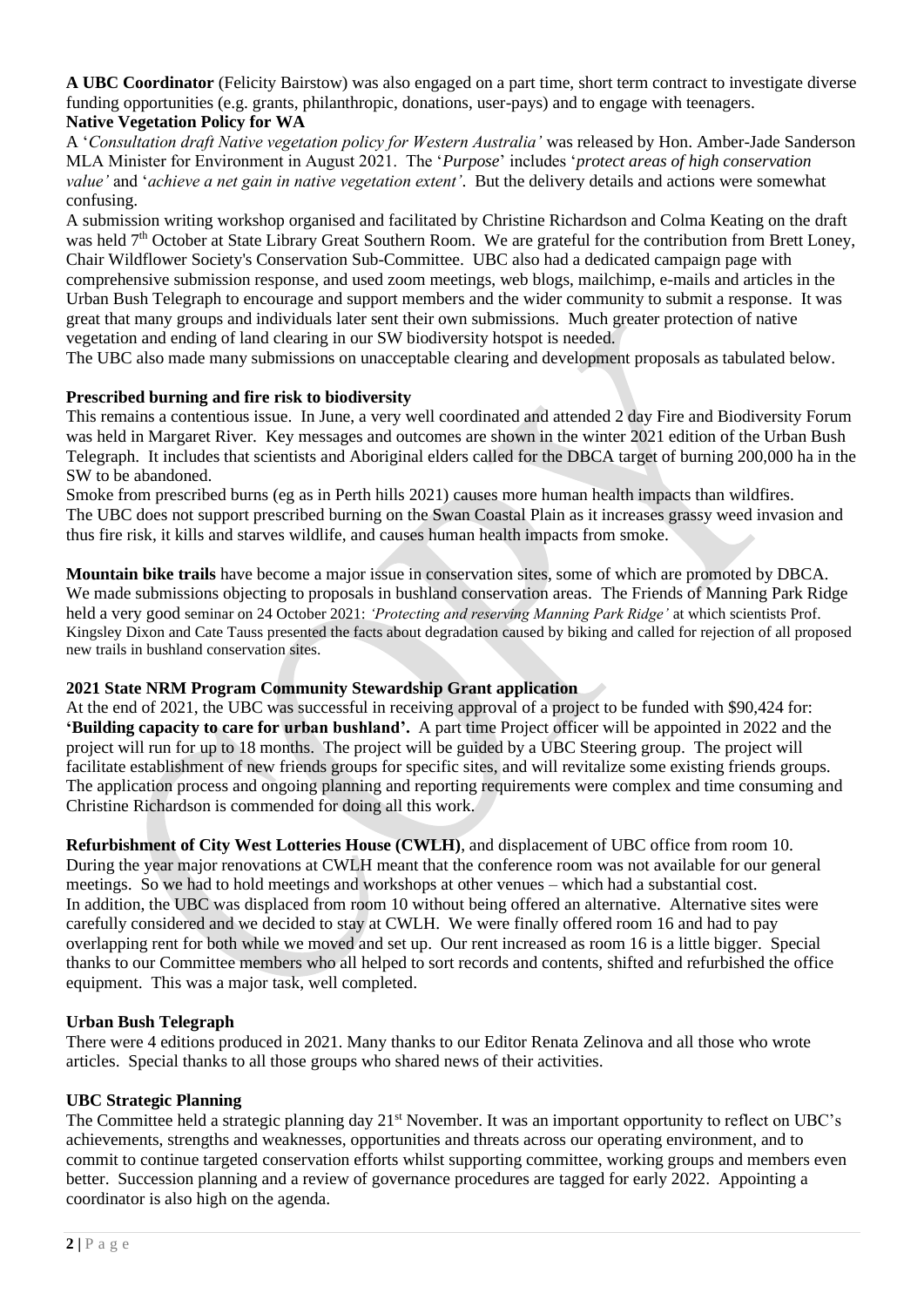# **UBC Council meetings and guided walks held 2021, with lots of positive information sharing**

Our theme for 2021 was "Is your bushland/wetland under threat?'

- 2<sup>nd</sup> March: AGM and guest speaker Emeritus Prof Philip Jennings: *'What is happening to our environment?'*
- 8 th April: Council meeting with guest speaker Dr Judy Fisher: '*How the latest approach to saving worldwide biodiversity can save Perth bushland'.*
- 13th May: Council meeting with Prof Margaret Brocx and Dr Vic Semeniuk: *'What is Geoheritage?'*
- 10th June: Council meeting with Professor Kingsley Dixon on Zoom: *'National standards for ecological restoration'.* Attended by 42 + 19 on Zoom.
- 28th July: Council meeting with Panel Discussion by 3 member groups plus Q&A: *'Influencing your local MP'.*
- 22<sup>nd</sup> August 1-3pm: Guided walk in conjunction with Friends of Warwick Bushland to see Treasures in Warwick Bushland. Very well attended by more than 90 people.
- 25th August: Council meeting with Sara Saberi, Heidi Hardisty: *'Influencing Your Local MP'*  held at Bendat Community Centre.
- 12<sup>th</sup> September 9-11am: Guided River foreshore walk with Canning River Residents Environment Protection Association (CRREPA), at Nurdi Park and the Lower Canning River (Riverton, Rossmoyne, Shelley).
- 17<sup>th</sup> October 11am-2pm: Guided walk with Friends of Hepburn/Pinnaroo at Hepburn Heights. 24 attended.

**A very special thank you** to our dedicated and energetic UBC Committee members Christine Richardson, Margaret Owen, Chris Allbeury, Colma Keating, Sue Conlan, Cathie O'Neill, Heidi Hardisty, Lynn MacLaren. Sadly Cathie resigned during the year due to ill health. On October 22, 2021 we were profoundly sad to lose Cathie to her battle with cancer.

Thank you also to UBT Editor Renata Zelinova, and many others who helped with submissions, and advice on key issues. It is very much a friendly team effort to provide a voice for the bush, share scientific information and advice, and to help others.

It is the wonderful ongoing collaborative and extensive on-ground bushcare work done by UBC member groups which we acknowledge and treasure.

 $\mathcal{L} = \{ \mathcal{L} \mid \mathcal{L} \in \mathcal{L} \}$  , where  $\mathcal{L} = \{ \mathcal{L} \mid \mathcal{L} \in \mathcal{L} \}$  , where  $\mathcal{L} = \{ \mathcal{L} \mid \mathcal{L} \in \mathcal{L} \}$ 

# **SUBMISSIONS, SITE ISSUES AND CAMPAIGNS**

Below is a summary of the key site issues that involved our attention during 2021 in conjunction with our Member groups. Also attached is a list of the submissions on proposals and Clearing Permits and appeals that were submitted by UBC 2021. The contribution of many members in doing all this work is gratefully acknowledged.

| N <sub>0</sub> | Site or issue            | <b>Submission or action on</b>                           | <b>Outcome</b>                          |
|----------------|--------------------------|----------------------------------------------------------|-----------------------------------------|
|                | <b>Ocean Reef Marina</b> | Gnamma hole not recognised as an Aboriginal              | This social significance ignored.       |
|                | proposals                | Registered site despite its significance.                |                                         |
|                |                          | 120,000 year old fossil site found.                      | <b>Federal Minister for Environment</b> |
|                |                          | Local government breeches of the Local Government        | ignored Aboriginal heritage values      |
|                |                          | Act. DevelopmentWA was granted a clearing permit         | and significance of the Ocean Reef      |
|                |                          | but had not entered into an agreement.                   | development area.                       |
|                |                          | Inadequate business plan.                                | The City of Joondalup accepted the      |
|                |                          |                                                          | business plan for the major land        |
|                |                          |                                                          | transaction of 11.7 ha of coastal       |
|                |                          |                                                          | land to be transferred to the state     |
|                |                          |                                                          | government for \$2 for the purpose      |
|                |                          |                                                          | of a Marina.                            |
| $\overline{2}$ | <b>Underwood Ave</b>     | Foxes present and destroying Rainbow Bee-eaters          | Property Manager advised that a         |
|                | <b>BF</b> 119            | tunnels were reported to University of WA (UWA)          | pest controller engaged to address      |
|                |                          | Property Manager.                                        | fox problem. Inadequate                 |
|                |                          |                                                          | management is ongoing.                  |
|                |                          | Friends group met Vice Chancellor of UWA.                | The odour buffer zone around the        |
|                |                          | Ongoing issues of 'Market led proposals' being used      | <b>Wastewater Treatment Plant was</b>   |
|                |                          | by UWA.                                                  | reduced from 500m to 200m despite       |
|                |                          |                                                          | increased capacity of the Plant.        |
|                |                          | Friends petition with $12,853$ signatures to the Premier | Rally held on steps of Parliament       |
|                |                          | asking for Government to acquire all of BF 119.          | House Wed. 10 November 11.30am.         |
|                |                          |                                                          | Petition finally presented 26           |
|                |                          |                                                          | November 2021 to Hon. Katrina           |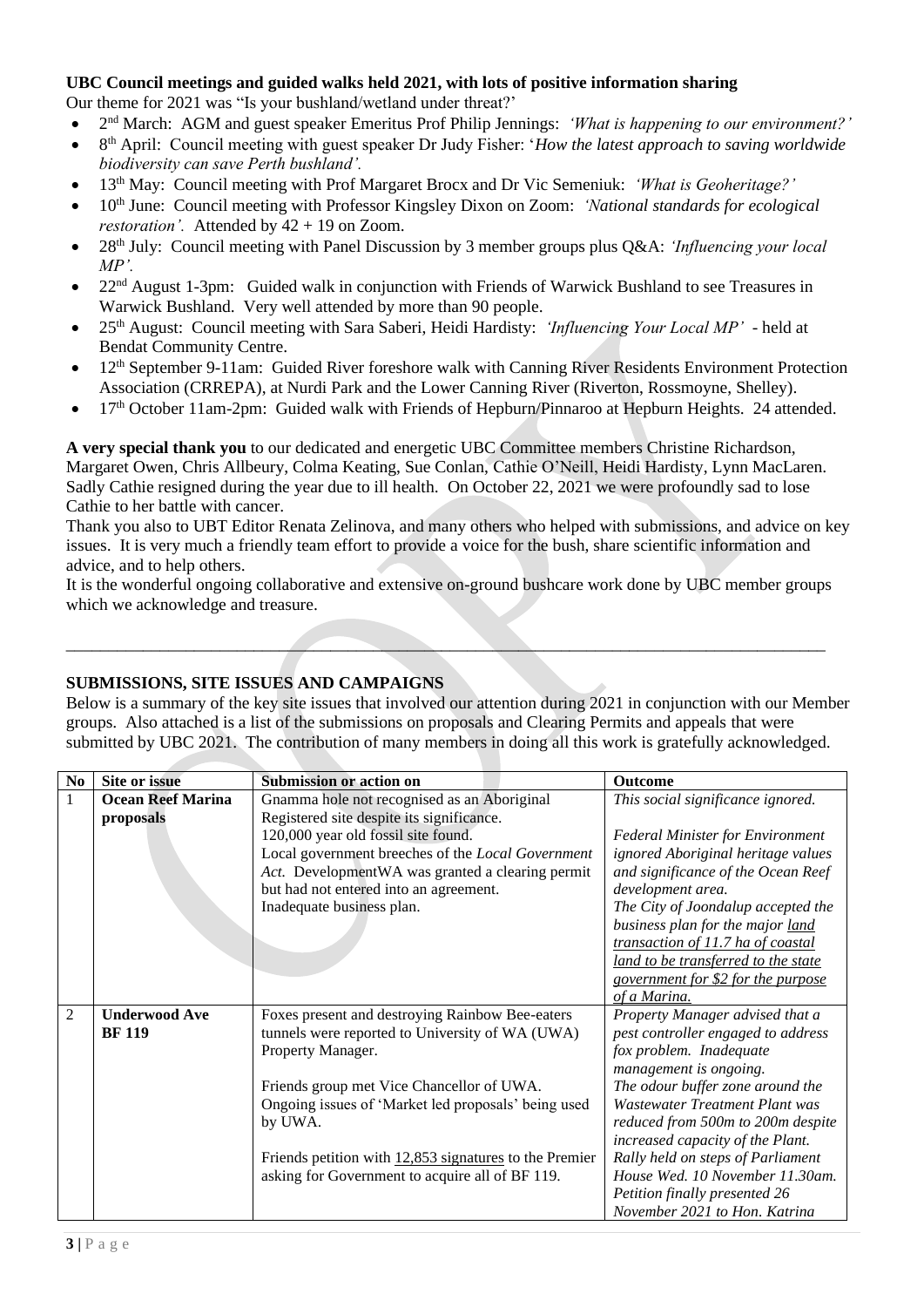| N <sub>0</sub> | Site or issue               | Submission or action on                                      | Outcome                             |
|----------------|-----------------------------|--------------------------------------------------------------|-------------------------------------|
|                |                             |                                                              | Stratton at her office.             |
|                |                             |                                                              |                                     |
| $\mathfrak{Z}$ | <b>Perth Airport</b>        | Issue of need for recognition of Aboriginal heritage         | Failure of federal and state        |
|                | <b>Munday Swamp and</b>     | values and heritage listing and protection of Munday         | governments to list and protect     |
|                | surrounds.                  | Swamp and surrounds.                                         | these significant Aboriginal        |
|                | <b>BF</b> 386               |                                                              | Heritage sites. Also Perth Airport  |
|                |                             |                                                              | has failed to respect these values. |
|                |                             | UBC and Nature Reserves Preservation Group                   | No commitment to conserve           |
|                |                             | (NRPG) representatives attended Perth Airport's              | (former) Conservation Precincts.    |
|                |                             | Airport Consultative Environment & Sustainability            | New runway proposal approved by     |
|                |                             | Group (ACES) Group meeting at Perth Airport P/L              | federal Government in March 2021.   |
|                |                             | on 19th February, and 10th September.                        |                                     |
| 4              | <b>Mountain bike trails</b> | Mary presented the 'Community conservation                   | Outcome of proposal in former       |
|                |                             | perspective' at the LeadershipWA workshop 22 <sup>nd</sup>   | drive-in site and Bold Park not yet |
|                |                             | February, 'to explore the controversial issue of             | known.                              |
|                |                             | mountain bike activity/infrastructure in Bold Park'.         |                                     |
|                |                             | A new mountain bike trail is unacceptable.                   |                                     |
|                |                             | Seminar held 24 October 2021: 'Protecting and                | Call for rejection of all proposed  |
|                |                             | reserving Manning Park Ridge' held at Coogee                 | new mountain bike trails.           |
|                |                             | Community Hall. Good speakers including Prof.                |                                     |
|                |                             | Kingsley Dixon, Cate Tauss.                                  |                                     |
| 5              | <b>Caversham Airbase</b>    | UBC submission to City of Swan on proposal by                | $\overline{\mathcal{E}}$            |
|                | <b>West Swan</b>            | Vintage Sports Car Club WA for Dual Carriageway              |                                     |
|                | <b>BF</b> 200               | through the Bush Forever site.                               |                                     |
|                |                             | The old Brabham race track being used by motor               |                                     |
|                |                             | bikers, kangaroos being injured and killed.                  |                                     |
| 6              | <b>Roscommon Reserve</b>    | Bike riders degrading vegetation by constructing             | $\overline{\mathcal{L}}$            |
|                | <b>Floreat</b>              | tracks. Rain causing erosion of tracks and damage.           |                                     |
|                |                             | Reported to DWER Pollutionwatch.                             |                                     |
| 7              | <b>Campaign to Stop</b>     | Rally organised by WAFA at Dumas House and lots              |                                     |
|                | clearing SW forests         | signed postcards Stop clearing SW forests delivered          |                                     |
|                |                             | to a Labor MP. UBC folk present.                             |                                     |
| 8              | <b>Prescribed burning</b>   | Wed 28 <sup>th</sup> April: smoke alert over Perth due to an | Human health risk and significant   |
|                |                             | inversion during and after burns in Perth hills.             | impact with hospital admissions.    |
|                |                             | 5 <sup>th</sup> May: Don Bradshaw critical of PB extent with |                                     |
|                |                             | risk to and loss of endangered Numbats on ABC TV             |                                     |
|                |                             | news.                                                        |                                     |
|                |                             | 4-5 June: 2 day Fire and Biodiversity (FAB) Forum            | A summary of key issues raised by   |
|                |                             | held in Margaret River, supported by UBC. Target of          | speakers is published in UBC's      |
|                |                             | PB 200,000 ha/year called out by scientists. Many            | Urban Bush Telegraph Winter 2021    |
|                |                             | UBC folk attended.                                           |                                     |
| 9              | <b>Save the Ngoorlarks</b>  | May: UBC supports campaign being organised by                |                                     |
|                | $( = Carnaby's)$            | Wilderness Society, Birdlife WA, WAFA, CCWA,                 |                                     |
|                |                             | WWF. Concern about starving Carnaby's to                     |                                     |
|                |                             | extinction within 3 years as last 6,000 ha of pines are      |                                     |
|                |                             | cleared, and clearing of bushland and forest                 |                                     |
|                |                             | continues.                                                   |                                     |
| 10             | <b>Jandakot Airport</b>     | Draft Jandakot Airport Master Plan 2021. Does not            | Lack of retention of Conservation   |
|                | bushland                    | include former Conservation Precincts and the                | Precincts which were supposed to    |
|                | <b>BF</b> 388               | Ministerial conditions for their protection in               | be protected 'in perpetuity' (97    |
|                |                             | perpetuity.                                                  | years)                              |
| 11             | Cat control                 | UBC supported Friends of Lake Claremont proposal             |                                     |
|                |                             | for cat control.                                             |                                     |
|                |                             | Stray cats are a significant predator in bushland and        |                                     |
|                |                             | need to be controlled especially by Local                    |                                     |
|                |                             | Government Authorities.                                      |                                     |
| 12             | Lots 802 & 803, at          | Proposal for subdivision and clearing for urban              | City of Stirling supports retention |
|                | 179 Erindale Road           | development of quality bushland, formerly owned by           | and conservation of this site.      |
|                | <b>Hamersley</b>            | Broadcast Australia, is Banksia Woodland of the SCP          | <b>EPA</b> Assessment on Referral   |
|                |                             | TEC and significant black cockatoo foraging habitat.         | Information (ARI) being done.       |
|                |                             | Owned now by Digital 4 Pty Ltd. and was referred to          | 176 public submissions made on      |
|                |                             | EPA under s.38 of EP Act.                                    | level of assessment.                |
|                |                             | Should be added to conservation estate.                      |                                     |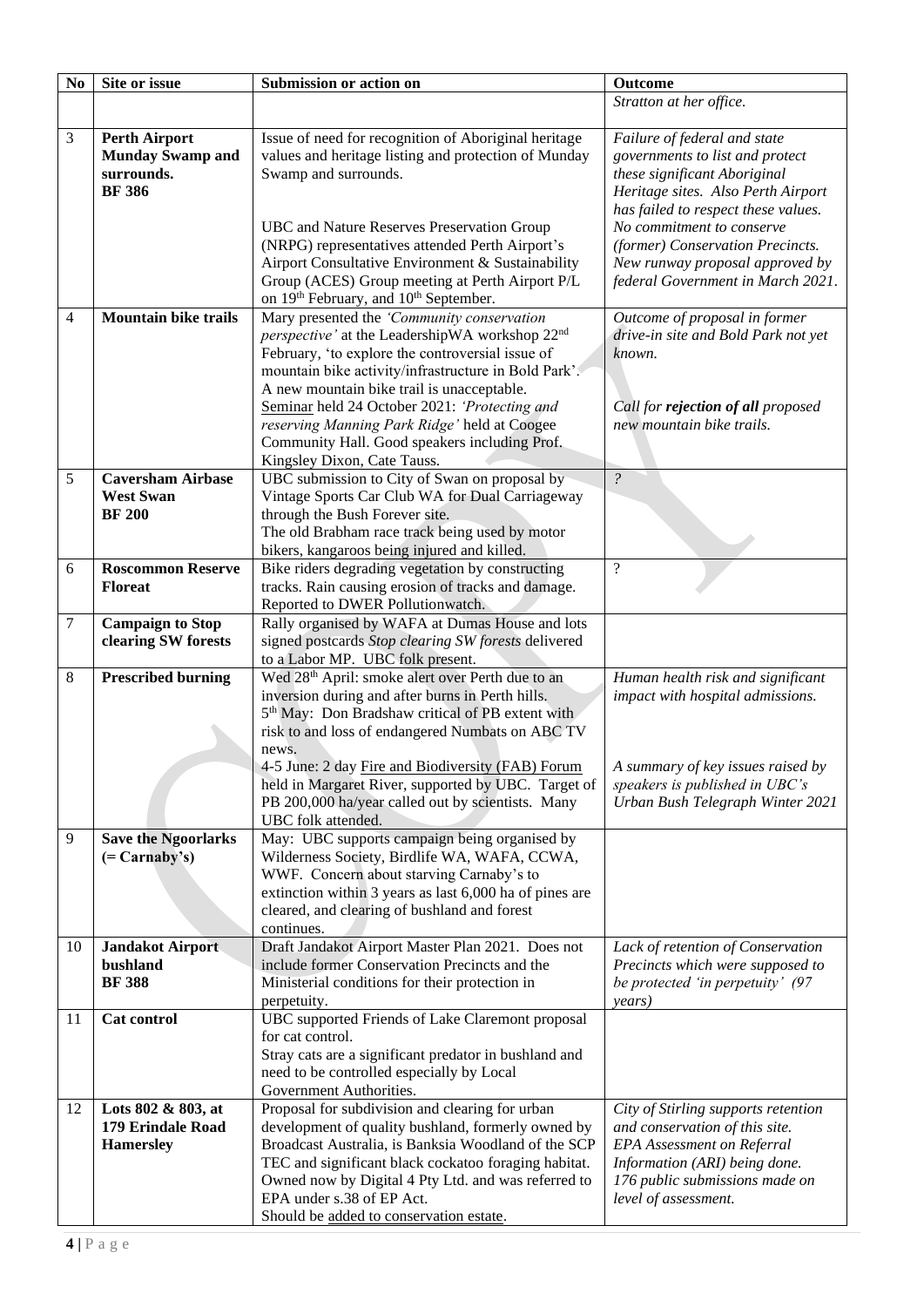| N <sub>0</sub> | Site or issue                | Submission or action on                                                        | Outcome                            |
|----------------|------------------------------|--------------------------------------------------------------------------------|------------------------------------|
|                |                              | Active Friends group formed and continue to                                    |                                    |
|                |                              | campaign against development.                                                  |                                    |
| 13             | <b>Duncraig Library</b>      | Proposal for clearing and development.                                         |                                    |
|                | bushland                     | New friends group formed to campaign against the                               |                                    |
|                |                              | loss of bushland.                                                              |                                    |
| 14             | <b>Mt Claremont Fields,</b>  | Christ Church Grammar School land adjoining Bold                               |                                    |
|                | part is BF 312               | Park is $\sim$ 8.3 ha of which $\sim$ 20% is bushland and part is              |                                    |
|                |                              | BF. School proposal to apply to rezone it to urban                             |                                    |
|                |                              | and subdivide and sell to developers.                                          |                                    |
| 15             | <b>Draft Native</b>          | Numerous briefings given by DWER on the Draft.                                 | <b>UBC</b> submission sent.        |
|                | <b>Vegetation Policy for</b> | UBC conducted a workshop 7 October for UBC folk                                | Many UBC members sent their own    |
|                | <b>WA</b> - consultation     | to help them prepare submissions.                                              | submissions.                       |
| 16             | Lot 123 Mortimer             | Referred 21/12/2018 to Federal Department of                                   | Declared a Controlled Action       |
|                | <b>Rd Casuarina in City</b>  | Agriculture, Water and Environment (DAWE) under                                | 2018/8379 under EPBC Act.          |
|                | of Kwinana                   | EPBC Act for proposed subdivision. City of                                     |                                    |
|                |                              | Kwinana had independent assessment by botanist                                 | Also being assessed by EPA         |
|                |                              | Cate Tauss. Site has v high conservation values with                           |                                    |
|                |                              | CCW, TECs, MNES in excellent undisturbed                                       |                                    |
|                |                              | condition.                                                                     |                                    |
|                |                              | Should be acquired and added to conservation estate                            |                                    |
|                |                              | as advised by DBCA officer 7/4/2020 (owner then                                |                                    |
|                |                              | wanted excessive \$60m to sell it.), and also by                               | Outcome not yet known.             |
|                |                              | DWER and DBCA officers in October 2021.                                        |                                    |
|                |                              | Its conservation also supported by City of Kwinana                             |                                    |
| 17             | <b>Anstey-Keane</b>          | Environment officers.<br>After last 2 blocks acquired, fencing and restoration | UBC helped by advising DWER of     |
|                | <b>Damplands</b>             | works slow to proceed and off-road vehicles, rubbish                           | the situation and Clearing Permit  |
|                | <b>BF</b> 342                | dumping continued. Requirement for a clearing                                  | then issued. Fencing and extensive |
|                |                              | permit for fence construction held up work.                                    | clean-up work started. Big job.    |
| 18             | <b>Western Swamp</b>         | The area is subject to the Western Swamp Tortoise                              | The Friends of WST objected to the |
|                | <b>Tortoise habitat</b>      | (WST) Environmental Protection Policy (EPP) which                              | sub division proposal.             |
|                | threatened by city of        | means the subdivision is an unacceptable threat.                               |                                    |
|                | <b>Swan subdivision</b>      |                                                                                |                                    |
|                | proposal                     |                                                                                |                                    |
| 19             | <b>Yule Brook Regional</b>   | Wildflower Society and UBC representatives E/Prof.                             | Still not implemented              |
|                | Park proposal                | Hans Lambers, Bronwen Keighery, Mary Gray and                                  |                                    |
|                |                              | others met with Department of Planning, Lands and                              |                                    |
|                |                              | Heritage (DPLH) officers. Proposal presented by                                |                                    |
|                |                              | Hans.                                                                          |                                    |
| 20             | <b>Local Government</b>      | Open for public comment from November 2021 until                               | UBC to provide submission notes in |
|                | <b>Reform consultation</b>   | 25 <sup>th</sup> February 2022.                                                | 2022.                              |
| 21             | <b>Western Suburbs</b>       | Update from original 2002 Plan available from City                             |                                    |
|                | <b>Regional</b>              | of Nedlands from 19 November 2021.                                             |                                    |
|                | <b>Organisation of</b>       |                                                                                |                                    |
|                | <b>Councils (WESROC)</b>     |                                                                                |                                    |
|                | <b>Greening Plan</b>         |                                                                                |                                    |
|                |                              |                                                                                |                                    |
|                |                              |                                                                                |                                    |

| <b>SUBMISSIONS 2021</b>                                   | <b>APPEALS 2021</b>                                              |
|-----------------------------------------------------------|------------------------------------------------------------------|
| Vintage Sports Car Club WA development, Henley Brook      | Appeal 18 March 2021 against CPS 6808/3 extension of             |
| Avenue Dual Carriageway into and through BF 200,          | time request by City of Busselton for a further 2 ha of          |
| Caversham Airbase bushland West Swan/Whiteman.            | Meelup Regional Park for trail bike riding. .Clearing            |
| To City of Swan 26 January 2021.                          | permit 'reasons' unacceptable. UBC also met with                 |
|                                                           | Appeals Convenor 16 <sup>th</sup> April.                         |
| Level of assessment by EPA for Tonkin Highway             | 24 March 2021: Appeal against CPS 9009/1 Peppermint              |
| expansion to 6 lanes                                      | Grove Rd Shire of Waroona for 5 trees.                           |
| To EPA for PER assessment 1 April 2021.                   | Also met Appeals Convenor 16 <sup>th</sup> April re this Appeal. |
| Major Land Transaction, Ocean Reef Marina Business        | 29 October 2021: Appeal against granting clearing permit         |
| Plan in 11.7 ha of Lots 1029 and 1032 Ocean Reef Road     | CPS 9257/1 for Duplication of Warton Road between                |
| for $$2.$                                                 | Ranford Road and Nicholson Road in Canning Vale.                 |
| To City of Joondalup 14 April 2021.                       |                                                                  |
| Development for industry in 14.02 ha with clearing in Lot | 9 November 2021: Appeal against EPA Report 1714                  |
|                                                           |                                                                  |